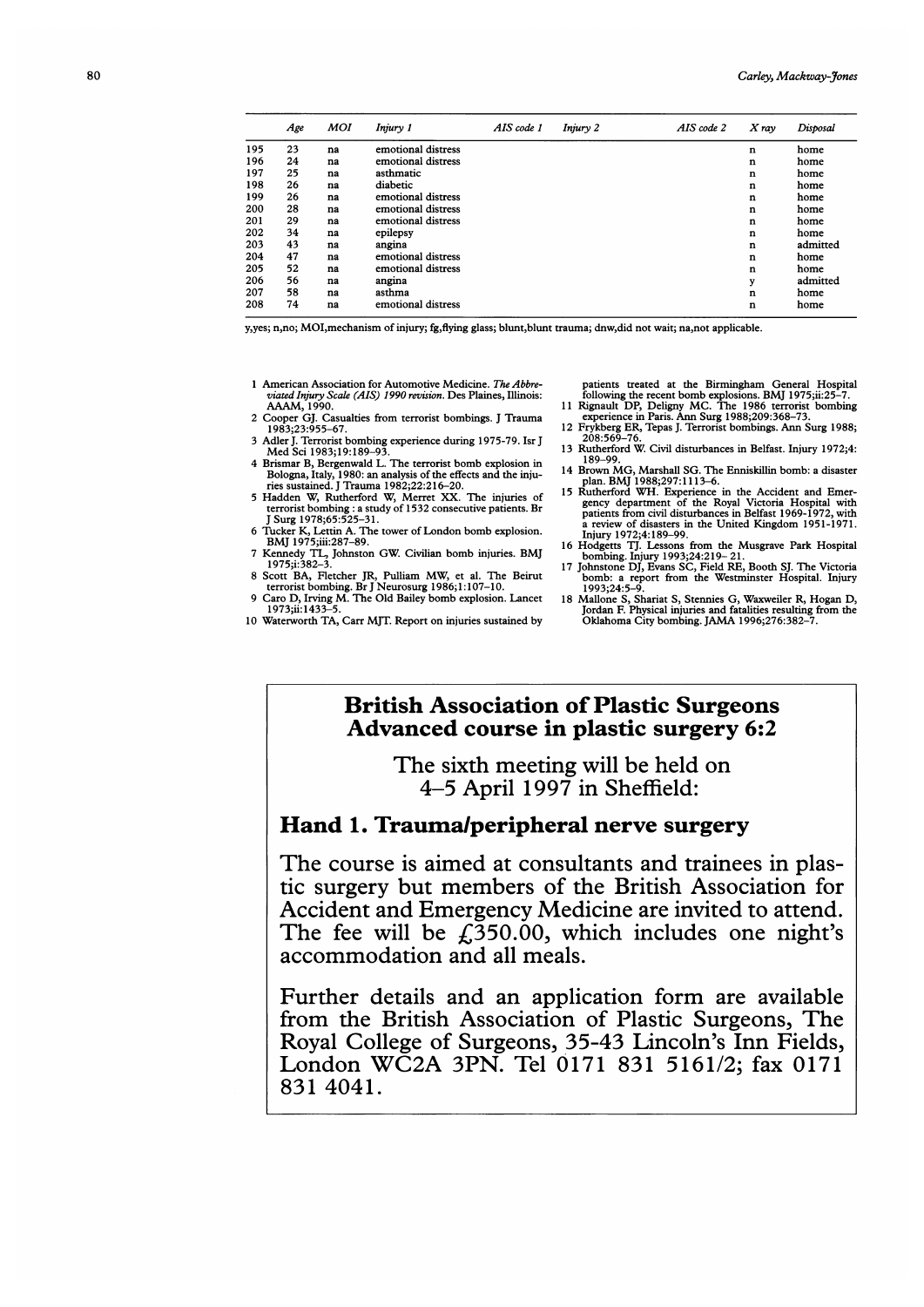whether ATLS awareness as well as ATLS provider status leads to a better standard of care. It has been shown before that ATLS training provides a comfortable framework for nontrauma-experienced physicians confronted with <sup>a</sup> major incident.9 We have also assessed people who have attended a one-day trauma course. While realising that performance during a simulation does not equate directly with performance in the real event, we feel that our simulation was as close to reality as was practically possible.

Within the limitations of this small study, the general trend was that clinicians with previous ATLS training, or exposure to ATLS principles, were more ordered in their approach to patient management and achieved higher assessment scores. Training along ATLS principles would appear to be beneficial and should be offered to all hospital staff in the way of one-day trauma courses. Those involved in the regular care of trauma victims should be encouraged to attend an ATLS course. This

should lead to improved trauma care not only under simulated major incident circumstances but also in day to day practice.

- <sup>1</sup> Williams MJ, Wass AR, Gibson MF. A review of the management of a major incident involving predominantly
- paediatric casualties. Injury 1994;25:371-4.<br>2 Hall DJ, Williams MJ, Wass AR. Life support course for all.<br>J Accid Emerg Med 1995;12:111-4.
- 3 Advanced Trauma Life Support manual. American College of Surgeons, 1995. (Available as part of ATLS course material.)
- <sup>4</sup> Palmer SH, Maheson M. A radiological review of cervical spine injuries from an accident & emergency department: has the ATLS made <sup>a</sup> difference? <sup>J</sup> Accid Emerg Med 1995;12:189-90.
- <sup>5</sup> Burdett-Smith P, Airey M, Franks A. Improvements in trauma survival in Leeds. Injury 1995;26:455-8.
- 6 Vestrup JA, Stormorken A, Wood V. Impact of Advanced Trauma Life Support training on early trauma manage-ment. Am <sup>J</sup> Surg 1988; 155:704-7.
- 7 Bennett JR, Bodenham AR, Berridge JC. Advanced Trauma Life Support. A time for reappraisal. Anaesthesia 1992;47: 798-800.
- 8 Bennett JR, Bodenham AR, Berridge JC. Reply to letter by Lavery GG et al. Anaesthesia 1993;48:442-3.
- 9 Walsh DP, Lamert GR, Devoll J. The effectiveness of the advanced trauma life support system in a mass casualty situation by non trauma experienced physicians. J Emerg Med 1989;7:175-80.

# THE FACULTY OF ACCIDENT AND EMERGENCY MEDICINE SPECIALTY EXAMINATION

The Specialty Examination of the Faculty of Accident and Emergency Medicine will be held on the following dates

21/22 May 1997 at the Royal College of Surgeons of Edinburgh Closing date - 26 March 1997 Fee -  $f$ ,550

12/13 November 1997 at the Royal College of Surgeons of England Closing date - 17 September 1997 Fee -  $f600$ 

Regulations and application forms are available from:

The Secretariat Intercollegiate Specialty Boards 3 Hill Square Edinburgh EH8 9DR Tel: 0131 662 9222 Facs: 0131 662 9444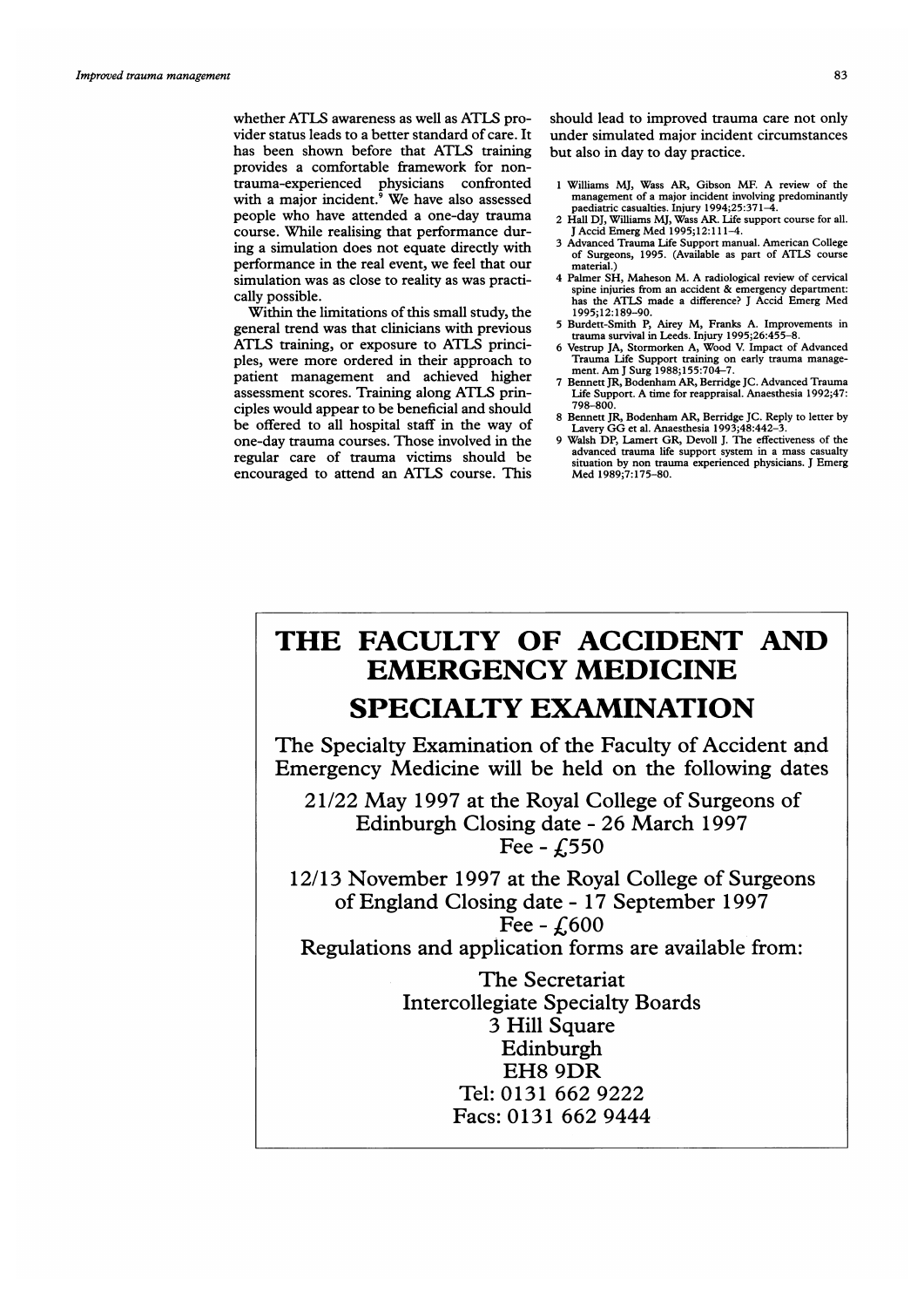the study highlighted distal radial fractures (eight in the study), particularly undisplaced fractures, as an area for particular vigilance. Two toddler's<sup>7</sup> fractures were identified and patients in this group should be followed up by repeat  $x$  ray at two weeks if still not weight bearing. Two troublesome ankle injuries were resolved by therapeutic arthroscopies following MRI demonstration of osteochondral talar dome fractures.

Fourteen fractures were picked up on imaging modes other than plain  $x$  ray. The superiority of other imaging techniques has previously been shown in the case of bone scanning for scaphoid fracture,<sup>8</sup> and a role for magnetic resonance imaging<sup>9</sup> and bone scanning<sup>10</sup> has been advocated in the A&E setting. These techniques are becoming increasingly available in A&E. In our study we found bone scan useful in scaphoid fractures and fractured neck of femur: CT in neck of femur and scaphoid fractures, and MRI in ankle fractures.

#### **CONCLUSIONS**

Negative initial plain  $x$  rays are not always conclusive evidence of the absence of a fracture in A&E trauma patients. Persistent organised review by experienced A&E staff with direct involvement of the radiology department in the face of continuing clinical suspicion will help to detect these occult fractures. Other imaging techniques should be considered in consultation with the radiologists. The responsibility for patients in this group rests with the A&E department until a fracture is positively identified. Review clinics run by A&E senior staff, <sup>a</sup> follow up protocol for junior A&E staff, and clinicoradiological meetings and audit will help to reduce disability in these patients and reduce the likelihood of litigation.

- <sup>1</sup> Tiel-van Buul MM, van Beek EJ, Broekhuizen AH, Nooitgedacht EA, Davids PH, Baker AJ. Diagnosing scaphoid fractures: radiographs cannot be used as a gold standard. Injury 1992;23:77-9.
- <sup>2</sup> Evans PD, Wilson C, Lyons K. Comparison of MRI with bone scanning for suspected hip fracture in elderly patients. J Bone Joint Surg Br 1994;76:158-9.
- 3 Laasonen EM, Kivioja A. Delayed diagnosis of extremity injuries in patients with multiple injuries. <sup>J</sup> Trauma 1991;31:257-60.
- <sup>4</sup> Born CT, Ross SE, Iannacone WM, Schwab CW, De Long WG. Delayed identification of skeletal injury in multisys-tem trauma: the "missed" fracture. <sup>J</sup> Trauma 1989;29: 643-6
- <sup>5</sup> Moore MN. Orthopaedic pitfalls in emergency medicine. South Med <sup>J</sup> 1988;81:371-8. <sup>6</sup> Thomas HG, Mason AC, Smith RM, Ferguson CM Value
- of radiograph audit in an accident and emergency depart-ment. Injury 1992;23:47-50. 7 Shravat BP, Harrop SN, Kane TP. Toddler's fracture. <sup>J</sup>
- Accid Emerg Med 1996; 13:59-61.
- 8 Murphy D, Eisenhauer M. The utility of <sup>a</sup> bone scan in the diagnosis of clinical scaphoid fracture. <sup>J</sup> Emerg Med 1994; 12:709-12.
- <sup>9</sup> Feldman F, Staron R, Zwass A, Rubin S, Haramati N. MR imaging; its role in detecting occult fractures. Skel Radiol 1994;23:439-44. 10 Heinrich SD, Gallagher D, Harris M, Nadell JM. Undiag-
- nosed fractures in severely injured children and young adults. <sup>J</sup> Bone Joint Surg Am 1994;76:561-74.

## Referees for the Journal of Accident & Emergency Medicine

All papers submitted for publication in the Journal of Accident & Emergency Medicine undergo peer review. As a result of the continuing rise in the number of papers received the Journal seeks additional referees.

This is an interesting and stimulating activity. The Editorial Office ensures that the workload for referees is not onerous and guidelines are provided to allow a structured critique of each paper. Referees are expected to return comments within three weeks of receipt of the manuscript.

Please contact the Editor, Journal of Accident & Emergency Medicine at BMA House, Tavistock Square, London WC1H 9JR, telephone 0171-383- 6795, fax. 0171-383-6668, stating your present appointment and any areas of special expertise. Reviewers are particularly welcome from other specialties with an interest in Emergency Medicine and from outside the U.K.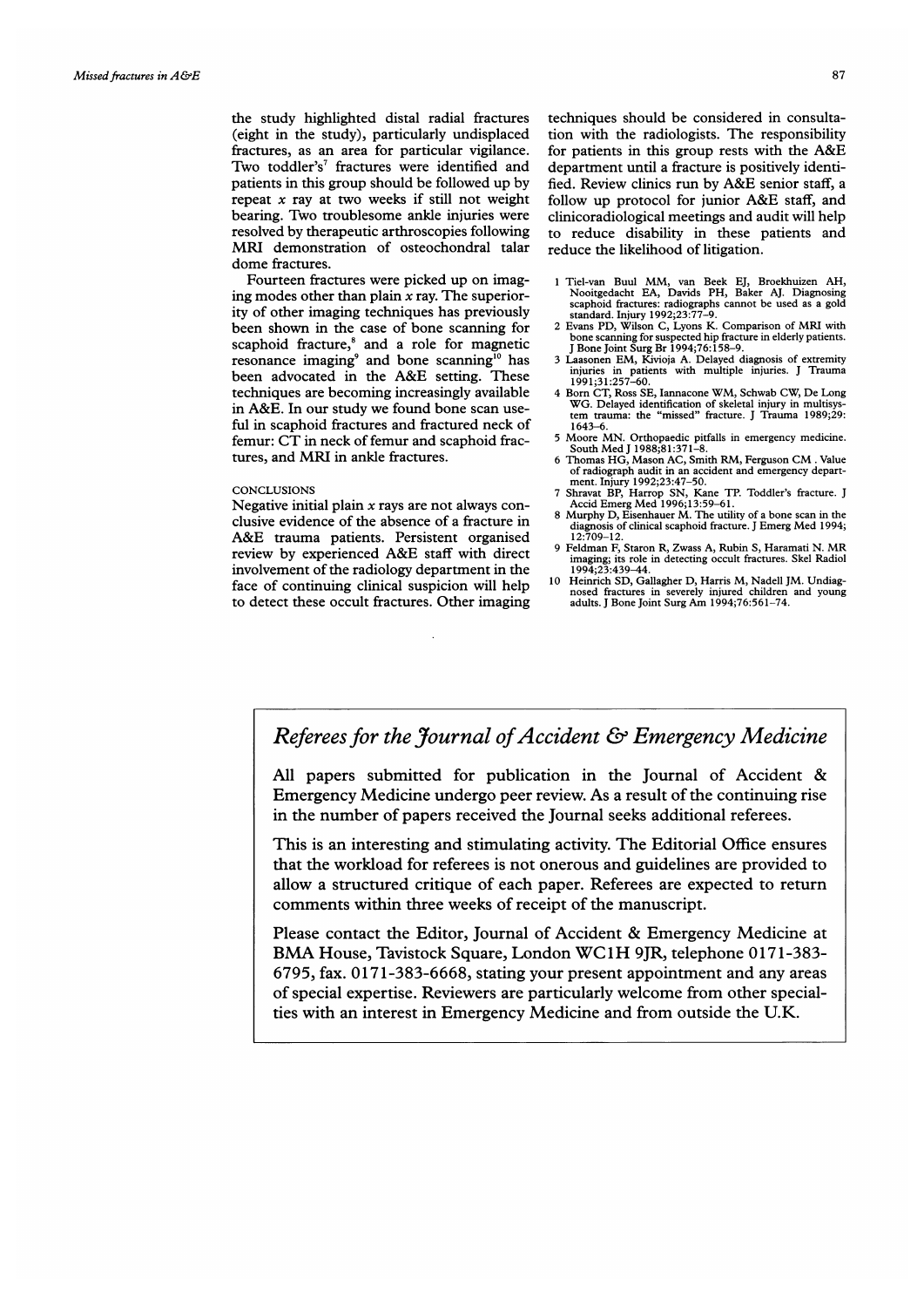We could show that we needed an increase in our nursing establishment, the main pressure being on tasks not requiring qualified nurses. This released qualified staff for skilled procedures and teaching.

Lastly, in the process of establishing consensus lists of care needed by each patient with a given presenting complaint and clinical condition, we discovered a number of poor or inconsistent clinical practices which opened discussion on why we do things the way we do. We arrived at consensus lists that detailed what should ideally be done-and what should not be done. These lists now form agreed management protocols or "standards of care" and are incorporated into the departmental handbook given to new A&E SHOs. For nursing staff, those consensus lists have served as a basis for attempting to set standards throughout the department.

The workload management system we described is flexible enough to be used by other departments as it can be tailored to suit very different local peculiarities. Before embarking on this, it is vital to ensure the commitment of all staff at all levels. The system will probably show that some well loved practices are inefficient; everyone must be prepared to let go of the old and explore possibilities of change.

We thank Pat Harwood, Ros Plampin, and Wendy Martin for their efforts in developing the system.

- 
- 1 Department of Health. Working for patients (CM 555). Lon-<br>don: HMSO, 1989:15.<br>2 Tandberg D, Qualls C. Time series forecasts of Emergency<br>Department patient volume, length of stay and acuity. Ann<br>Emerg Med 1994;23:299–306
- gency physician workload: <sup>a</sup> time study. Ann Emerg Med 1993;22:1156-63.
- 4 O'Brian-Pallas L, Cockerill R, Leatt P. Different systems, different costs? An examination of the comparability of workload measurement systems. <sup>J</sup> Nursing Admin 1992; 22: 17-22.

## ADVANCED LIFE SUPPORT GROUP

Major Incident Medical Management and Support Courses: to be held in various centres throughout the UK in 1997. This is a three day course in "life support style" designed to train health service personnel to provide an effective response at a major incident.

Fee £300.00

Advanced Paediatric Life Support Courses: to be held in various centres throughout the UK in 1997. This is <sup>a</sup> three day course designed to provide training which will enable doctors and nurses to deal efficiently with all paediatric emergencies. The course is modular and has sections on paediatric resuscitation, serious illness and serious injury.

Fee varies according to centre. Range  $\text{\textsterling}300.00 - \text{\textsterling}350.00$ .

Inquiries for both courses to: Jenny Antrobus Advanced Life Support Group Second Floor, The Dock Office, Trafford Rd., Salford Quays, Manchester M5 2XB Tel 0161 877 1999 Fax 0161 877 1666